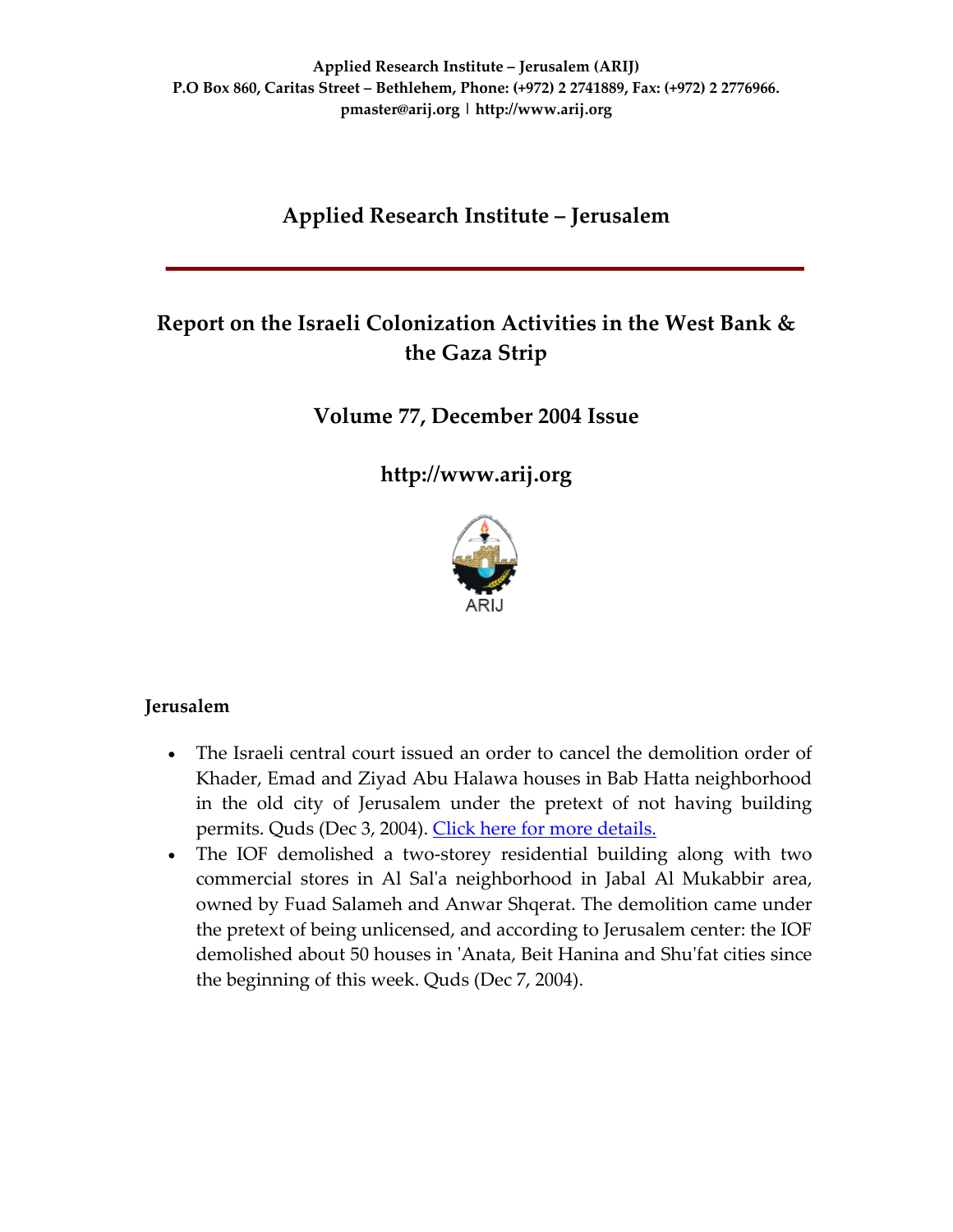**Applied Research Institute – Jerusalem (ARIJ) P.O Box 860, Caritas Street – Bethlehem, Phone: (+972) 2 2741889, Fax: (+972) 2 2776966. pmaster@arij.org | http://www.arij.org**



- The Israeli troops destroyed five houses along with tens of barracks owned by Yousef Hassan Mlehat, Nayef ʹAli Sleimat, Yunis Muhammad Sleimat, Mirʹy and Musa Muhammad Sleimat, displacing 30 dwellers of 'Arab Al Ka'abneh in Beir Nabala to the northwest of Jerusalem city. Wafa+ Quds (Dec 8, 2004).
- The IOF demolished the house of Zahran Al Lauzy in Al Jeeb area "AL Khalayla neighborhood" in Jerusalem city under the pretext of being unlicensed. Wafa (Dec 8, 2004).
- The IOF demolished without pre-notification the second floor of the twostorey house of Zuhair 'Atta Mahmoud Nimr in Al Jeeb "AL Khalayla" neighborhood in Jerusalem city under the pretext of being unlicensed. It is worth mentioning that the house is located near three Israeli settlements, Givat Zeev is one of them. Quds (Dec 12, 2004).
- Jerusalem municipality decided to demolish the wall and the road leading to the Dung Gate, one of Al Aqsa Mosque Gates; in the time, the IOF will construct a wooden bridge instead at favor of easing the access of Israeli policemen coming in and out of the Mosque. Qudsnet (Dec 14, 2004).
- An Israeli settler took over a piece of land owned by Muhammad Sader in Beit Iksa village to the northwest of Jerusalem city and hindered him from accessing his own land. Wafa (Dec 15, 2004). **Click here for more [details](http://www.poica.org/editor/case_studies/view.php?recordID=463) about Beit [Surik.](http://www.poica.org/editor/case_studies/view.php?recordID=463)**
- The IOF started constructing the Segregation Fence in Ras Khamis neighborhood in Shuʹfat camp which opposes the order issued by Tel Aviv court on the 26th of November 2004. The court order also allows the construction of the fence between Pisgat Zeʹev settlement and Shuʹfat camp without reaching the neighborhood as it is considered as an open area. Quds (Dec 15, 2004). Click here for more [details](http://www.poica.org/editor/case_studies/view.php?recordID=427) about Shu'fat.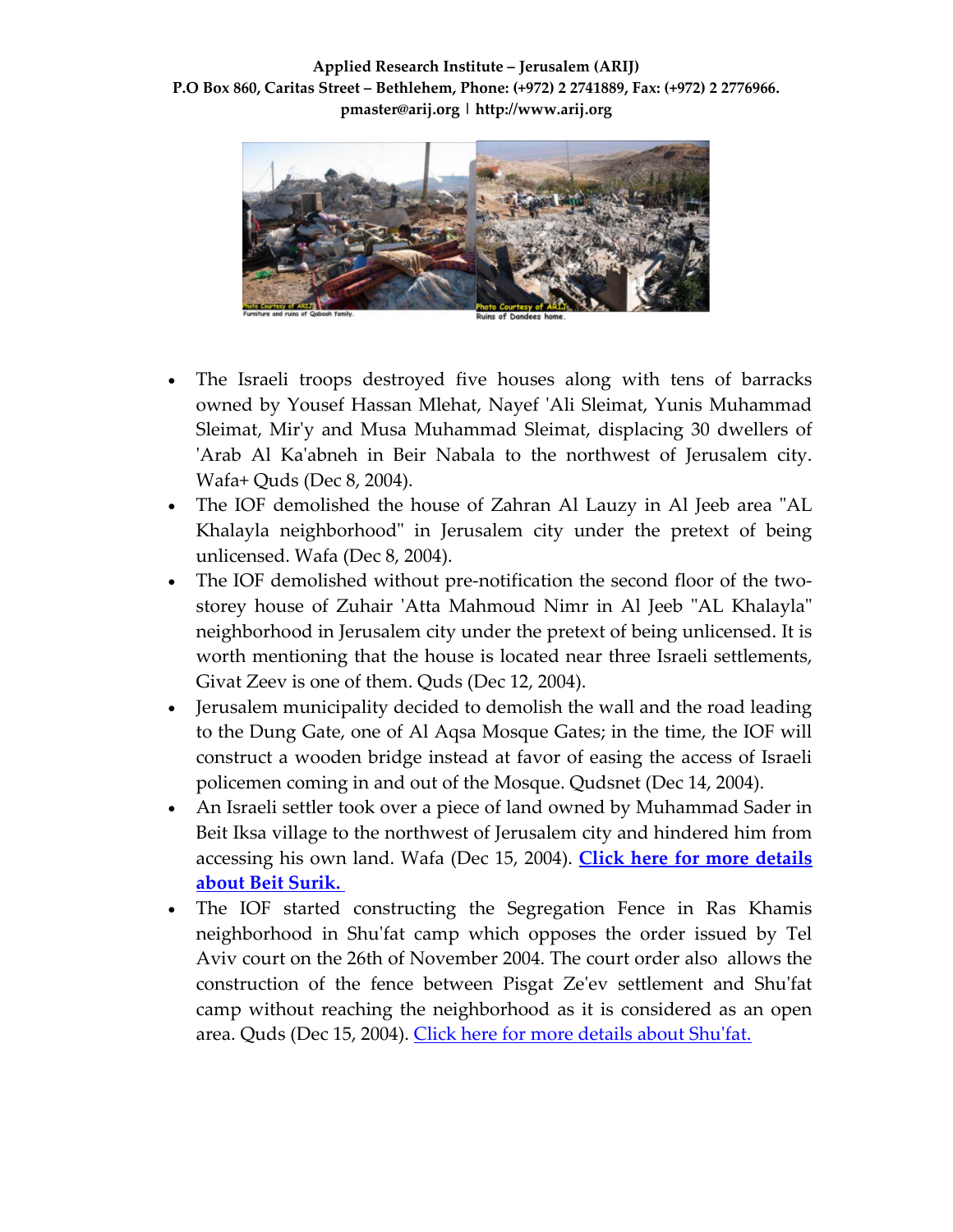

- Jerusalem local court issued an order to put resident Omar Al Shalody from Silwan neighborhood south of Jerusalem old city in jail for two months under the pretext of not having building permits and charged him NIS 10,000 as a penalty. Quds (Dec 21, 2004). **[Click](http://www.poica.org/editor/case_studies/view.php?recordID=442) here for more information about house [demolitions.](http://www.poica.org/editor/case_studies/view.php?recordID=442)**
- The IOF demolished a residential building and a gas station owned by Fadiya Al ʹAmory, Hasan Al ʹAmory, Khalil Abu Shehada (And his sons) and Sadeq Al Rishq in Shu'fat city under the pretext of not having building permits. In the time, the IOF partially demolished the house of Kamal Hamdan in Al Barid outskirt. Quds (Dec 21, 2004).
- Jerusalem municipality court charged resident Daoud Suleiman Farah from Beit Hanina city NIS 200,000 as a penalty under the pretext of not having building permits. Quds (Dec 22, 2004).
- The IOF started constructing cement Wall blocks in Hizma town northeast of Jerusalem city and continued the construction in Wadi ʹAyad in Al Ram town. Wafa (Dec 27, 2004). **For further [information](http://www.poica.org/editor/case_studies/view.php?recordID=432) about Hizma, click [here.](http://www.poica.org/editor/case_studies/view.php?recordID=432)**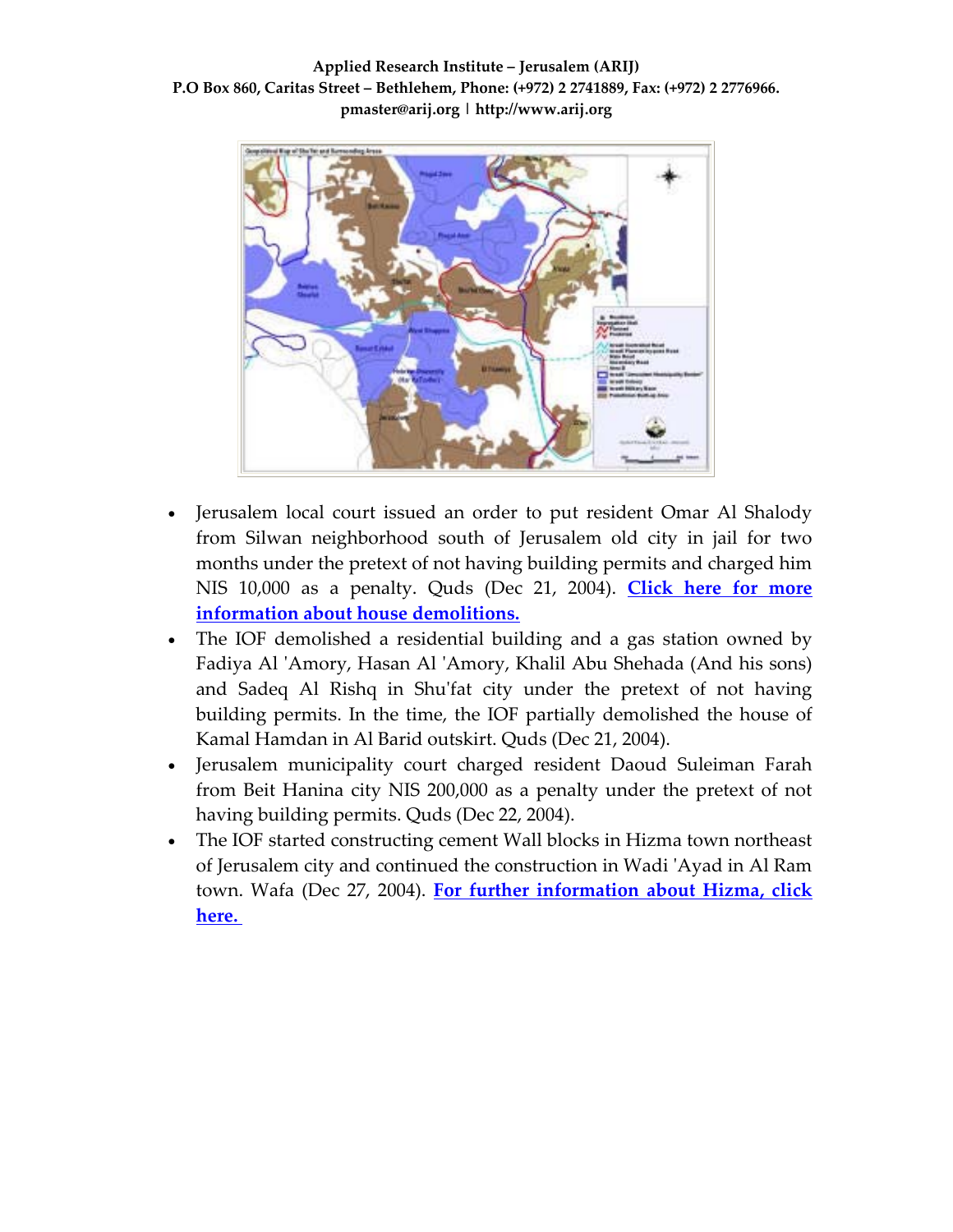**Applied Research Institute – Jerusalem (ARIJ) P.O Box 860, Caritas Street – Bethlehem, Phone: (+972) 2 2741889, Fax: (+972) 2 2776966. pmaster@arij.org | http://www.arij.org**



- The Israeli troops demolished the house of Ahmad ʹAbed El Hamid Sakakiya in Al Farouq neighborhood in Jabal Al Mukabbir under the pretext of being unlicensed; thus, displacing 7 dwellers. Quds (Dec 29, 2004).
- In a report issued by the Land Research center assured that the IOF demolished 176 houses and took over 33 in Jerusalem city during the year 2004. Al Ayam (Dec 31, 2004).

# **Qalqiliyia**

- The IOF broke into a handicapped committee headquarter in Qalqiliya city, causing severe damages to the properties and handed the general director of the committee an order to close it for two years. Quds (Dec 3, 2004).
- **The Israeli authorities expropriated approximately 350 dunums of arable Palestinian‐owned lands from Izbat [Salman](http://www.poica.org/editor/case_studies/view.php?recordID=435) and Eezbat Jaʹloud villages located south of Qalqailia city at favor of building a new settlement ʺNof Hhasharounʺ. 40 new Caravans (out of** 1200 housing units planned to be added to the new settlement **) were added to the new site at favor in addition to expanding the existing Israeli Settlement, ʹOranitʹ. IPC.**
- Settlers of Zufin settlement (where about 200 families live, is built on 136 hectares (336 acres) of land confiscated by the Israeli occupation from Jayyus in 1986) uprooted 117 olive trees in the Palestinian village of Jayyus near the West Bank city of Qalqiliya. **Imemc news (Dec 10, 2004). Click here for more [information](http://www.poica.org/editor/case_studies/view.php?recordID=319) about Jayyus village.**
- **The Israeli bulldozers accompanied by settlers of Zufin razed 80 dunums of agricultural lands and uprooted 317 Olive trees which belong to Hasan Muhammad Salim in Jayyus town to the northeast of Qalqiliya. Lands were razed either for attaching the land to the**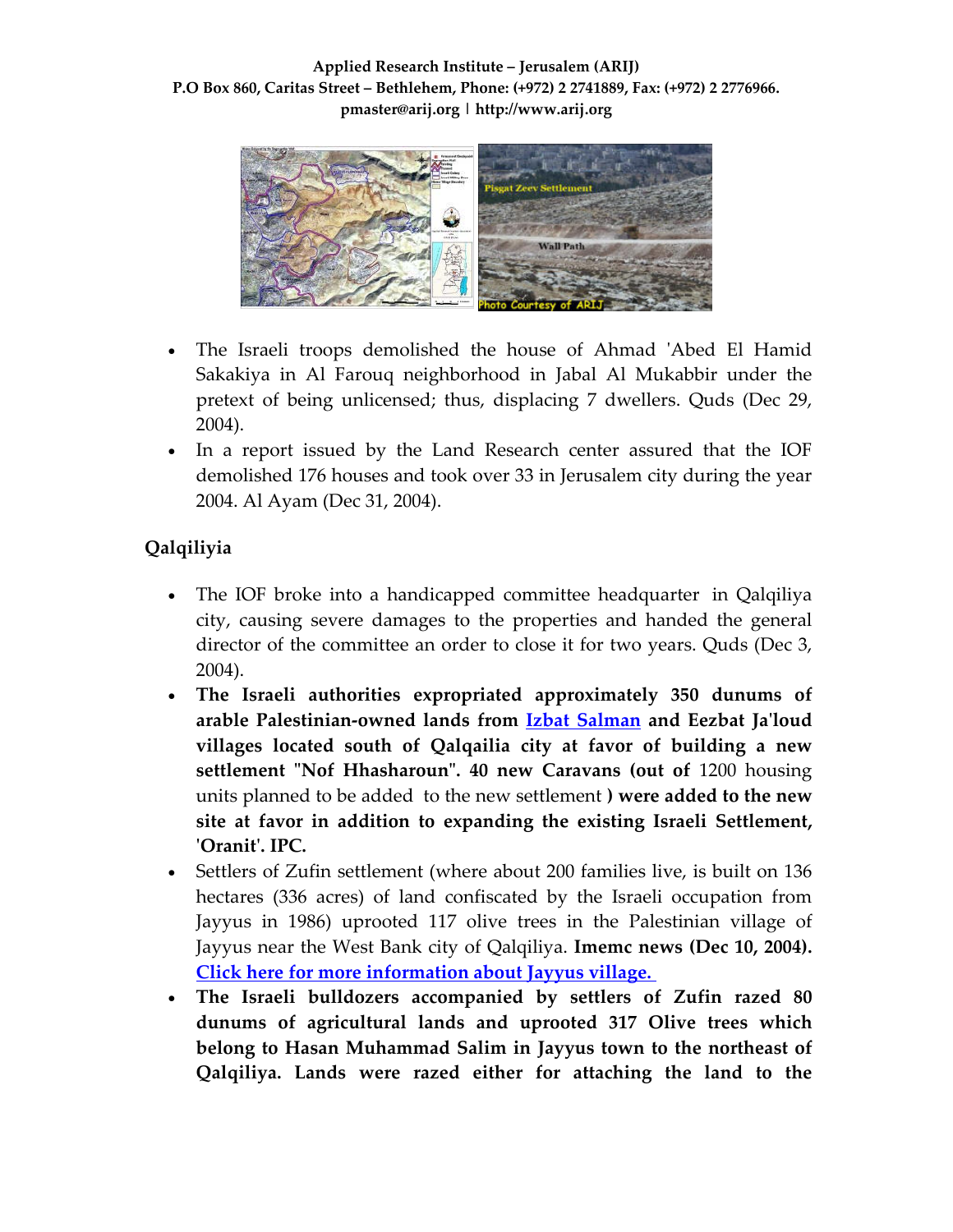**aforementioned settlement or for the Segregation wallʹs path. Wafa (Dec 20, 2004).** 

• Hundreds of Israeli and international peace activists together with Palestinian villagers from Jayyus village planted olive saplings which they had brought with them to the plot of land where the Israeli bulldozers had uprooted hundreds of olive trees last week for the planned new settlement: North Zufin, next to Qalqilya. Gush Shalom (December 31‐12‐ 2004).





Replanting Olive Saplings in Jayyus<br>villages lands.

### **Gaza**

- The IOF shelled on the residential buildings in Al Zahra city to the south of Gaza city, causing the burning of one apartment owned by Basim El Magdalawy. Wafa+ Al Ayam (Dec 3, 2004).
- The IOF staged into Abu Dhaher area to the east of Al Qarara town north of Khan Yunis city, razed vast areas of agricultural lands and uprooted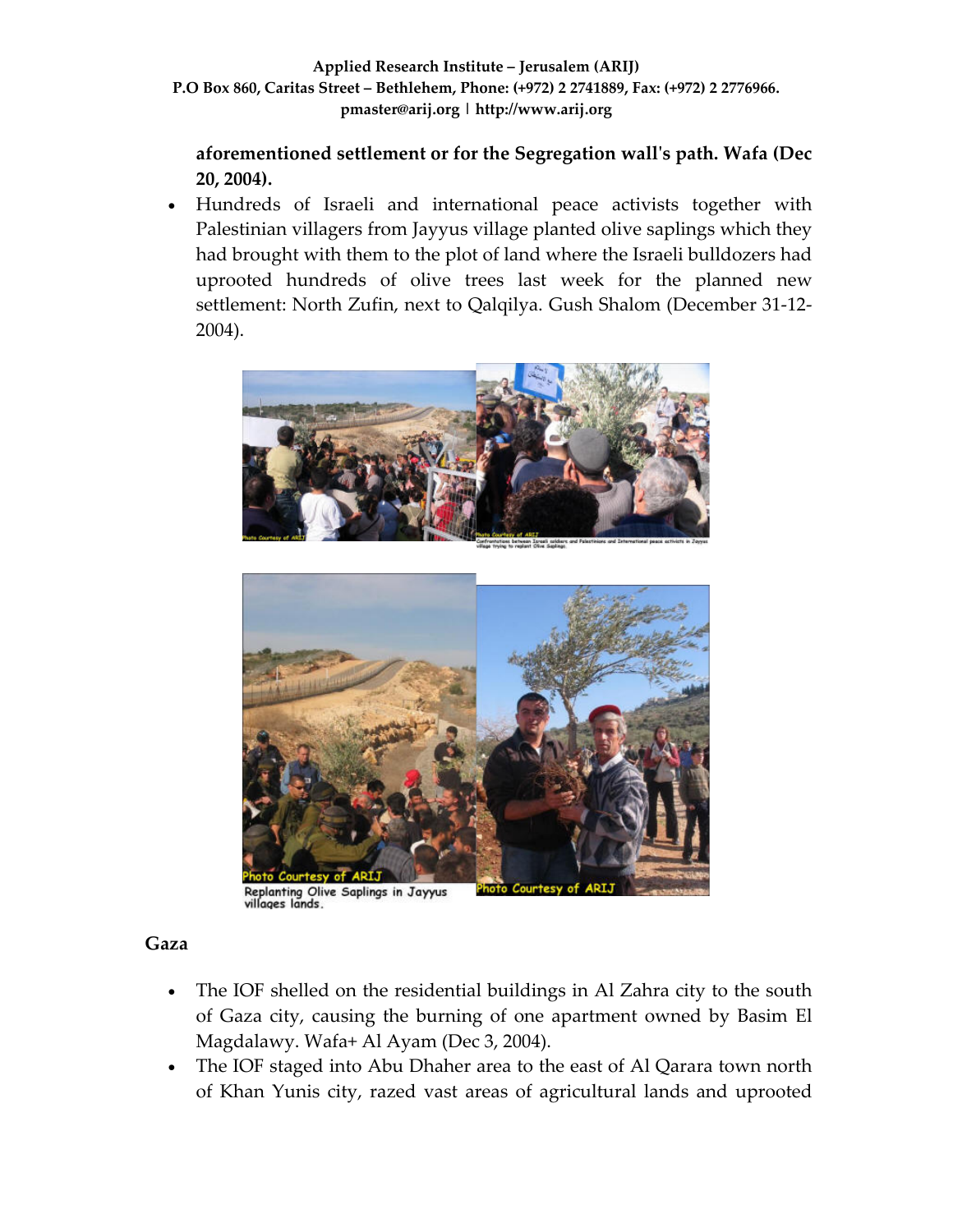200 Olive trees. Lands belong to Al Sumairy, Abu Dhaher, Abu Nadef and Al 'Amawi families. Wafa (Dec 5, 2004).

- For the second time on row, the Israeli bulldozers continued to raze lands and uproot Grapes and Figs trees in Al Sheikh ʹAjlin area near the coastal road east of Nitzarim settlement for military use. Al Ayam+ Quds (Dec 7, 2004).
- The IOF shelled on the house of Mahmoud Al Madhun in Beit Lahya city in Gaza northern governorate, causing the burning of the house and severe damages to the nearby houses. Wafa (Dec 10, 2004).
- The Israeli bulldozers razed vast areas of agricultural lands cultivated with Citrus and Olives in Qizan Al Najjar area near Khan Yunis city to the south of the Strip. Lands belong to Muhammad Tafish Sharab. Quds (Dec 10, 2004).
- The Israeli bulldozers razed vast areas of agricultural lands to the south of Rafah city. Wafa (Dec 13, 2004).
- The IOF demolished at least 10 houses east of Al Shaga'iya area, displacing hundreds of Palestinian dwellers. Wafa+ Arabs 48(Dec 14, 2004).
- The IOF staged into the western camp of Khan Yunis near Al Namsawi neighborhood and demolished about 12 Palestinian houses after forcing all dwellers to evacuate them under the threat of weapons. Among the owners, the following were known: Manar Al 'Ewany and Hussein Abu Zurqa. Wafa(Dec 14, 2004).
- Israeli settlers of Neve Dekalim took over 6 dunums of lands and hedged them with barbed wires in Al Mawasi area in Khan Yunis city. Lands belong to Yahya Al Fara. Al Ayam (Dec 14, 2004).
- For the fourth day on row, the IOF divides the Gaza Strip into three parts and closes all main entrances hindering the access to and out of the Strip. Quds (Dec 16, 2004).
- The IOF forced tens of Palestinian families to evacuate their homes in Al Namsawi complex to the west of Khan Yunis under the threat of weapons. Wafa (Dec 17, 2004).
- The IOF staged into the new neighborhood west of Khan Yunis under heavy barrage of gunfire, demolished Palestinian houses and razed vast areas of lands in the area. Wafa (Dec 17, 2004).
- The Israeli bulldozers demolished the western wall of Naser's medical complex which contains Naserʹs and Mubarak hospitals in Khan Yunis to the south of the Strip. Wafa (Dec 17, 2004).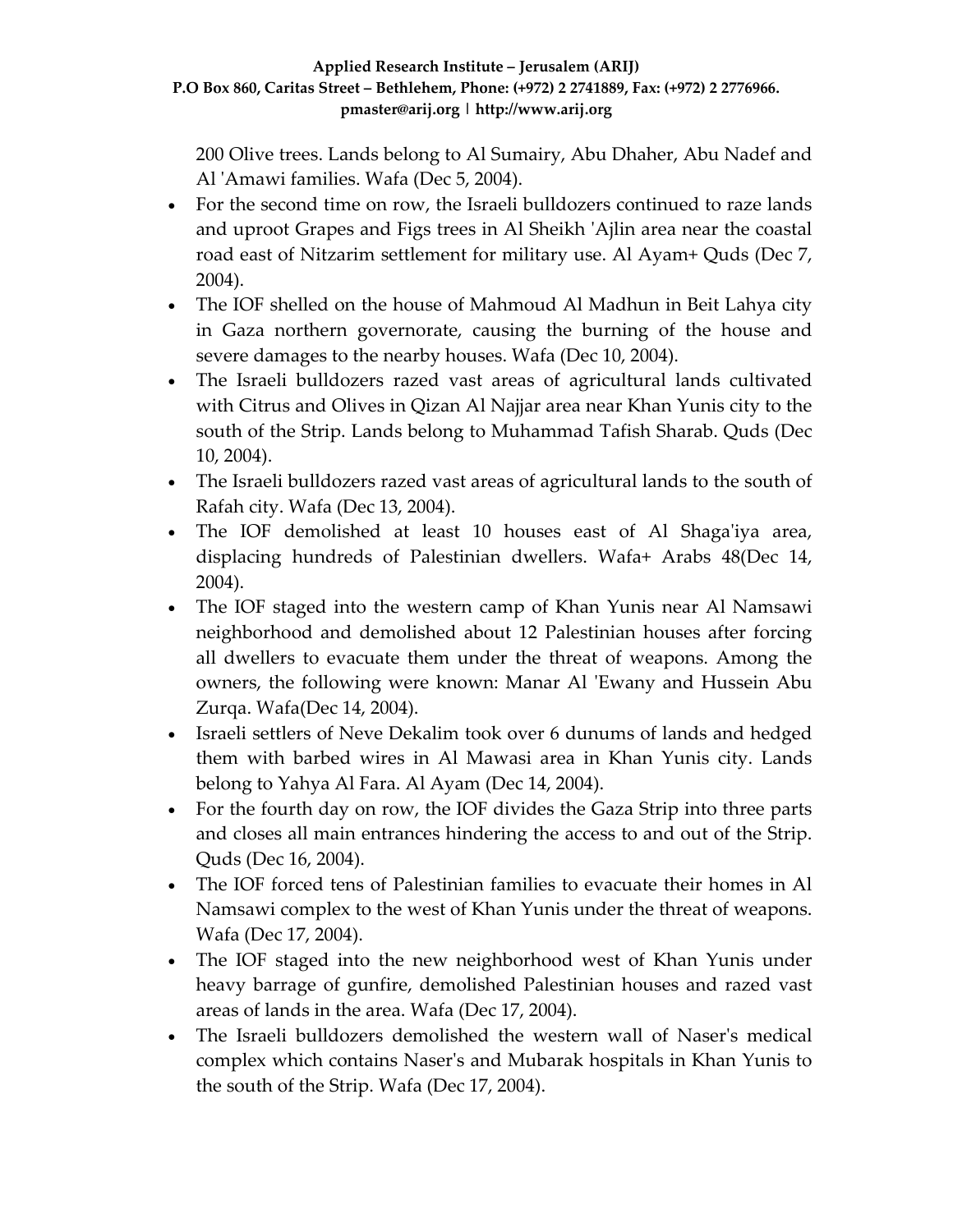- The IOF shelled on a residential building and put fire into a carpentry located within the building in Tel Al Sultan neighborhood west of Rafah district. Al Ayam (Dec 17, 2004).
- The IOF destroyed a garage and a workshop in Al Nasr and Al Sahaba neighborhoods east of Gaza city owned by Nael Al Ramly Khalaf and Hisham Al Masry. Quds (Dec 18, 2004).
- The IOF demolished the two-storey house of Muhammad Sa'ed Abu ʹIbayed in Block (O) on the Palestinian‐Egyptian borders after shelling it with a rocket. 5 Palestinian houses and 12 commercial stores were partially damages due to the shelling the area received. Quds+ Al Ayam (Dec 18, 2004).
- The IOF staged into the western camp of Khan Yunis and Al Namsawi neighborhood and demolished 40 Palestinian houses turning them into a heap of rubble and displacing more than 300 Palestinian dwellers. Quds+ Qudsnet (Dec 18, 2004).
- The Israeli bulldozers demolished the wall that surrounds Tariq Bin Ziyad School in Al Haoz area to the west of Khan Yunis city. Moreover the IOF demolished the western wall of Mubarak medical center located to the west of the city. Wafa (Dec 22, 2004).
- The IOF surrounded the Palestinian houses in Abraj Al Nada area in Al Namsawi neighborhood in Khan Yunis city and threatened to demolish them on the heads of the residents if not evacuating their houses. Wafa (Dec 22, 2004).
- The IOF started erecting a deep trench around Sufa passage to the northwest of Rafah district. Al Ayam (Dec 22, 2004).
- The Israeli bulldozers razed vast areas of lands near the Martyr Street which leads to the Bedouin village to the north of Beit Lahya city. Wafa (Dec 23, 2004).
- The Israeli bulldozers razed vast areas of agricultural lands in Al Zaytun neighborhood to the east of Gaza city. In the time, the IOF took over the house of Abu Jarad and turned it into a military post. Wafa (Dec 23, 2004).
- The Israeli bulldozers started to erect a road at favor of connecting Netzarim settlement south of Gaza city with the coastal road in Al Sheikh ʹAjlin area. As a result, 69 dunums of agricultural lands planted with Grapes, Figs and Olive Trees were razed and the houses of Shamlakh and Al Dani families along with a poultry farm were demolished. Al Ayam (Dec 23, 2004).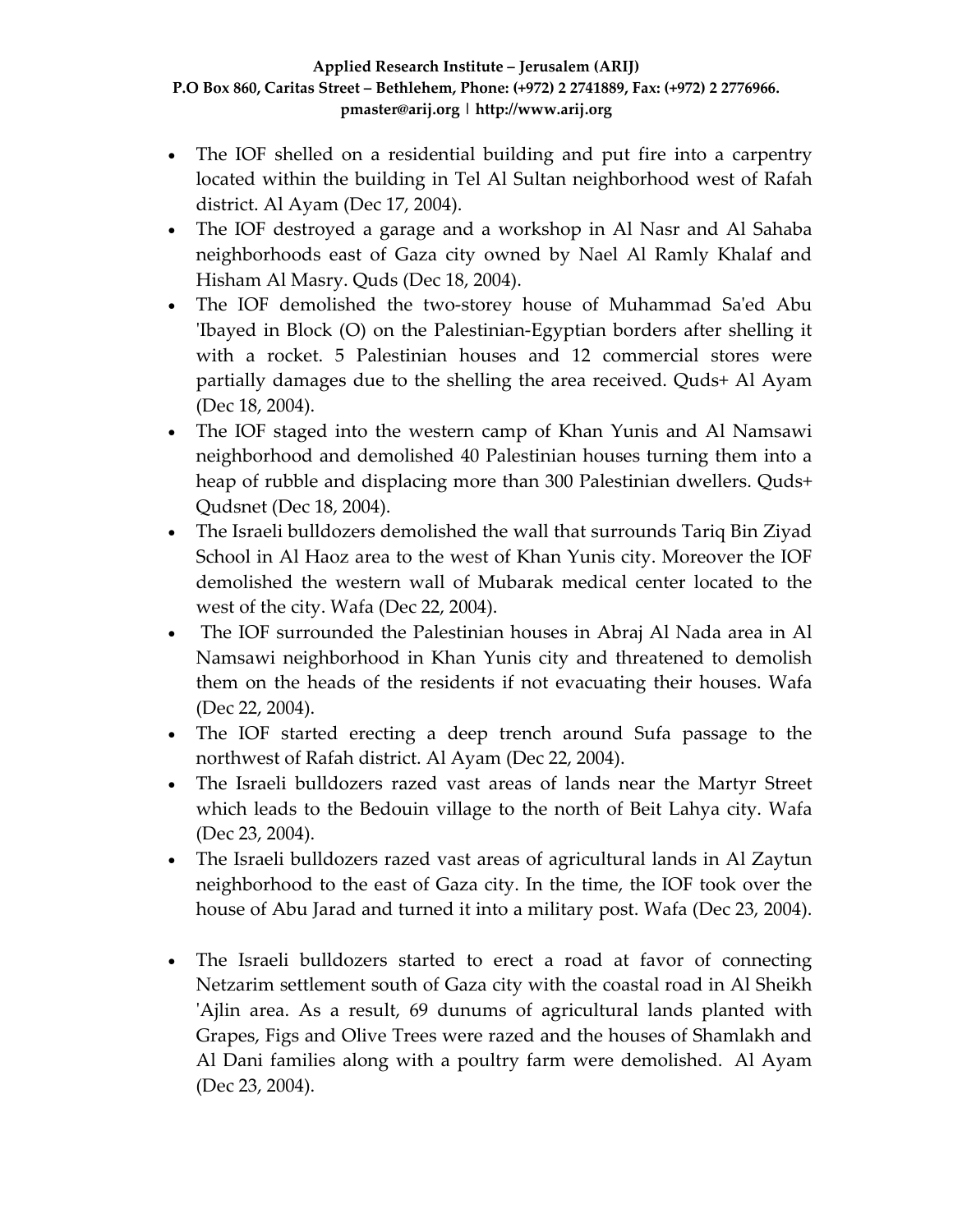- The IOF razed 5 dunums of lands cultivated with Olives and Citrus TRees in Al Qrays area to the east of Moraj settlement. Lands belong to Daher and Abu Jazar families. Al Ayam (Dec 24, 2004).
- The Israeli bulldozers staged into Al Zaytun neighborhood south of Gaza city and razed lands cultivated with Olives and belong to ʹIlewa family. Al Ayam (Dec 24, 2004).
- The IOF razed some lands near Erez Industrial zone to the north of Beit Hanun city. Wafa (Dec 29, 2004).
- The Israeli bulldozers staged into Al Hakr area in Deir El Balah and razed about 20 dunums of agricultural lands cultivated with Olives, Citrus and Palms owned by Basher, Al Luh, Abu Salim and Al Qudra families. Quds+ Al Ayam (Dec 29, 2004).
- The Israeli bulldozers razed a Palestinian military point in Al Amal neighborhood west of Khan Yunis city, and turned it into a heap of rubble. Wafa (Dec 30, 2004).
- The IOF threatened to demolish a number of Palestinian houses in Al ʹAraysha area to the north of Al Amal neighborhood west of Khan Yunis city if they don't evacuate them. Wafa (Dec 31, 2004).
- The Israeli bulldozers continued to raze lands near the Industrial zone of Erez and Beit Hanun. Lands belong to Al Basyoni family. Al Ayam 9Dec 31, 2004).

## **Bethlehem**

- The IOF dynamited the three-storey house of Muhammad Musa Hamash in Al Salam area in Ad Duheisha refugee camp to the south of Bethlehem city after planting it with heavy explosive devices. Dwellers werenʹt given any chance to salvage any of their belongings. Wafa (Dec 1, 2004).
- The IOF took over the three-storey house of Muhammad Al Mahseri in Al Khader old city south of Bethlehem city and transformed it into military barrack after forcing all dwellers to evacuate the building under the threat of weapons. Wafa (Dec 2, 2004).
- The IOF aggressed on residents of Battir village to the west of Bethlehem city while harvesting their Olive trees and hindered them from accessing their own lands. The IOF claimed that lands are located within the borders of Jerusalem municipality and therefore shouldn't be accessed by Palestinians. Further to mention that Palestinian land owners have legal documents (Tabu) proving their ownership of the land. Quds (Dec 2, 2004).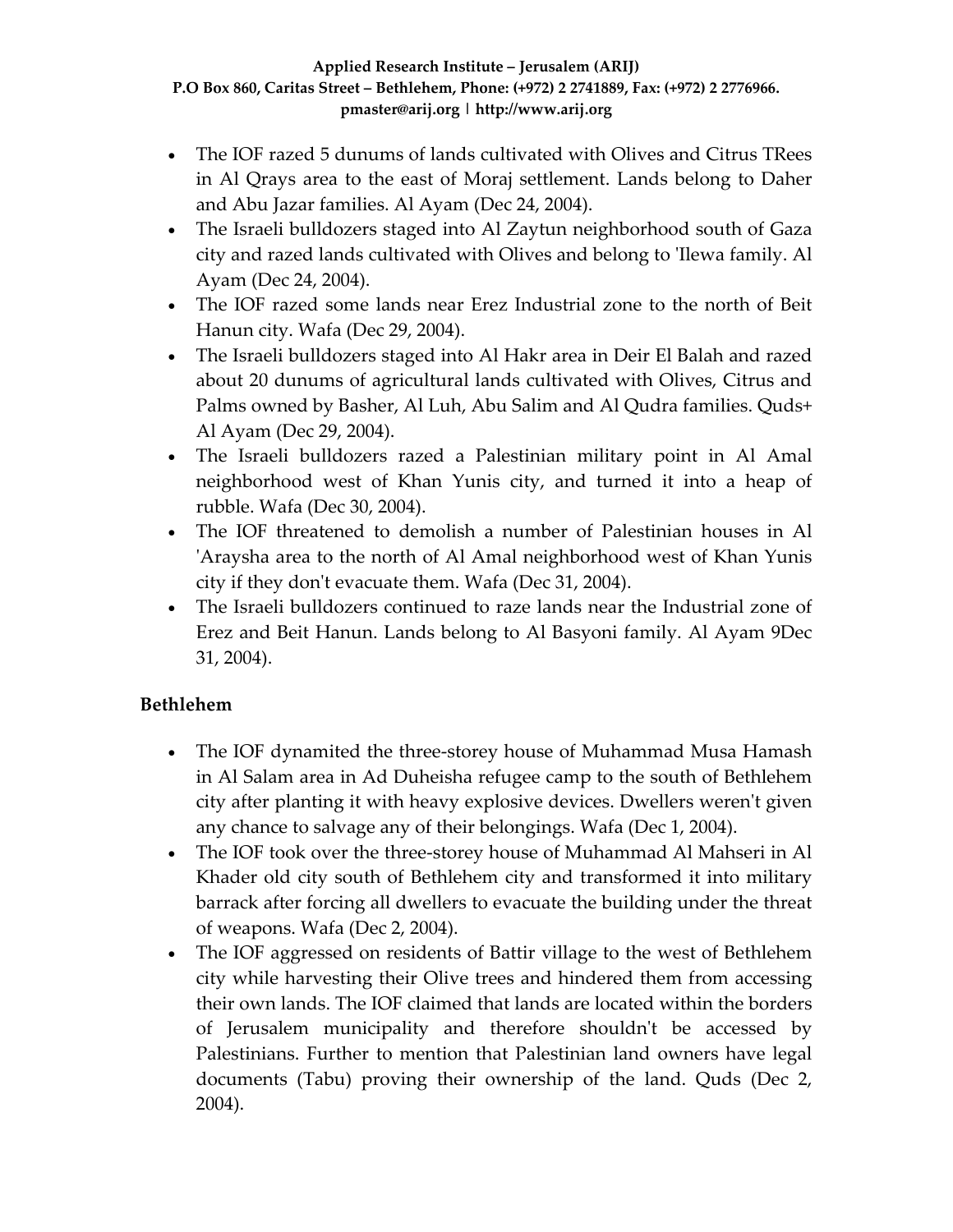- The IOF handed Al Jab'a village council south of Bethlehem city military order to confiscate 270 dunums of lands in Al Hamur, Wad Al Jard, Dhaher 'Alin, Dhaher Ader, Al Hel, Ras Hasan, Qatat Al Zar'ora and Qarnet Al Balut areas for the Segregation Wall process. Quds (Dec 10, 2004).
- The IOF notified Muhammad Hussein Issa from Al Khader town of their intention to demolish his agricultural house in Al Qaramy land due to its location opposite to Efrat settlement. Quds (Dec 10, 2004).
- The IOF took over the house of Isma'il Ahmad Sabatin in Husan village to the west of Bethlehem city and transformed it into military barrack for military reasons. Quds (Dec 11, 2004). **Click here for more [details.](http://www.poica.org/casestudies/Husan%205-04-04/index.htm)**
- The Israeli bulldozers razed the "2 km length and 20m width" agricultural land cultivated with Olives in Shaʹab Hamad, Shaʹab Mansour, Al Manazel and Al Qirna areas in Husan village to the west of Bethlehem city for the Segregation Wall process. Wafa (Dec 12, 2004).
- The IOF broke into the Islamic committee in Beit Sahour city after destroying all door entrances causing severe damages to the properties. This is the first time the IOF breaks into the committeeʹs residency. Quds (Dec 16, 2004).
- The Israeli troops took over Al Shobaky residential building facing Al 'Aza refugee camp in Bethlehem city and turned it into military post. Al Ayam (Dec 18, 2004).

### **Jenin**

- The IOF dynamited the houses of Muhammad Fathi Deeb 'Ayoush and Basam Mustafa ʹIbayed in ʹAraba village to the south of Jenin district after planting them with heavy explosive devices and causing severe damages to the nearby houses of Ahmad and ʹAbed El Rahman ʹAyoush. Wafa (Dec 20, 2004).
- The IOF demolished four-storey residential building in Jenin city owned by Suleiman ʹArkawy; thus, displacing 20 dwellers. Wafa (Dec 25, 2004).

### **Hebron**

• In a report issued by the agricultural department in Hebron district assured that the total loses of the agricultural sector in the district during the month of November reached to \$ 61 thousands particularly in Beit Ula,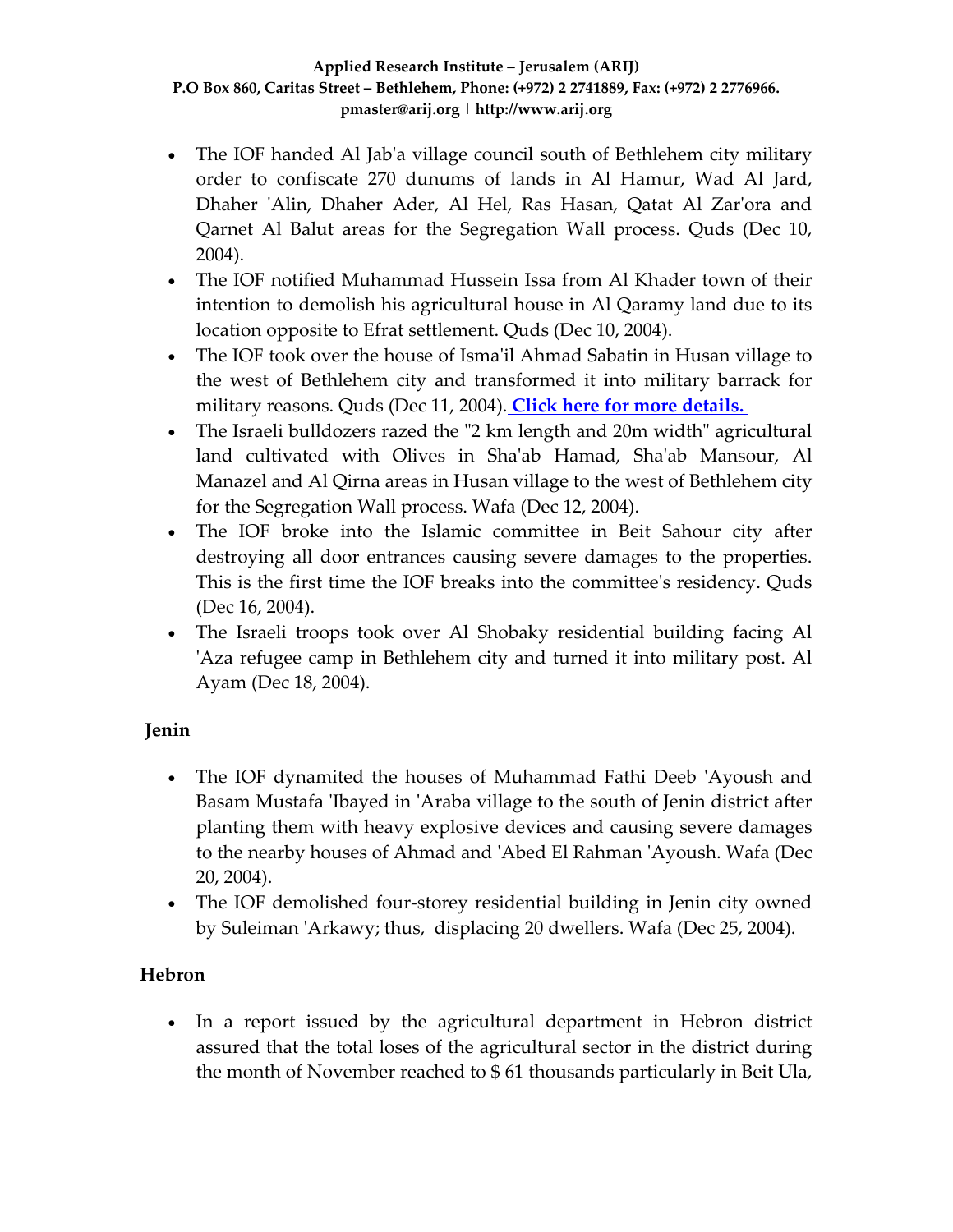Beit 'Awa, Deir El 'Asal, Surif and Beit Mirsim towns where the Segregation Wall is being constructed, Quds (Dec 5, 2004).

- **The Israeli authorities are apparently planning to divide the city of Hebron as new bypass roads have been already dug under the pretext of ensuring safe passage to armed Israeli settlers**. **The new Israeli constructions would cut through the southern (Hebron) and northern parts of Palestine, including roads and tunnels that would swallow vast areas of Palestinian‐owned lands.** Whereby**, the aforementioned scheme would divide Hebron district into 12 separate cantons, connected by three new streets. IPC (Dec 9, 2004).**
- A group of Israeli settlers aggressed on houses of Sheref, Raed and Hani Al Salaymeh in Jaber neighborhood east of Al Ibrahimi Mosque in the old city of Hebron causing severe damages to the properties. Quds (Dec 10, 2004). Click here for more details



• The Israeli Prime Minister Ariel Sharon is willing to approve the changes to the Segregation Wall Route in Gush Etzion Block to "a single package", at the same time delaying the approval of the already amended and completed plan of Hebron Hills area until the completion of the "single package planʺ. Israel is also willing to make the wall path in Hebron Hills area closer to the Green Line, and to include all Gush Etzion bloc of settlements within the wall borders. The original route of Gush Etzion Wall was approved by the Israeli cabinet in October 2003 and encompassed four Palestinian villages with a total population of 17,000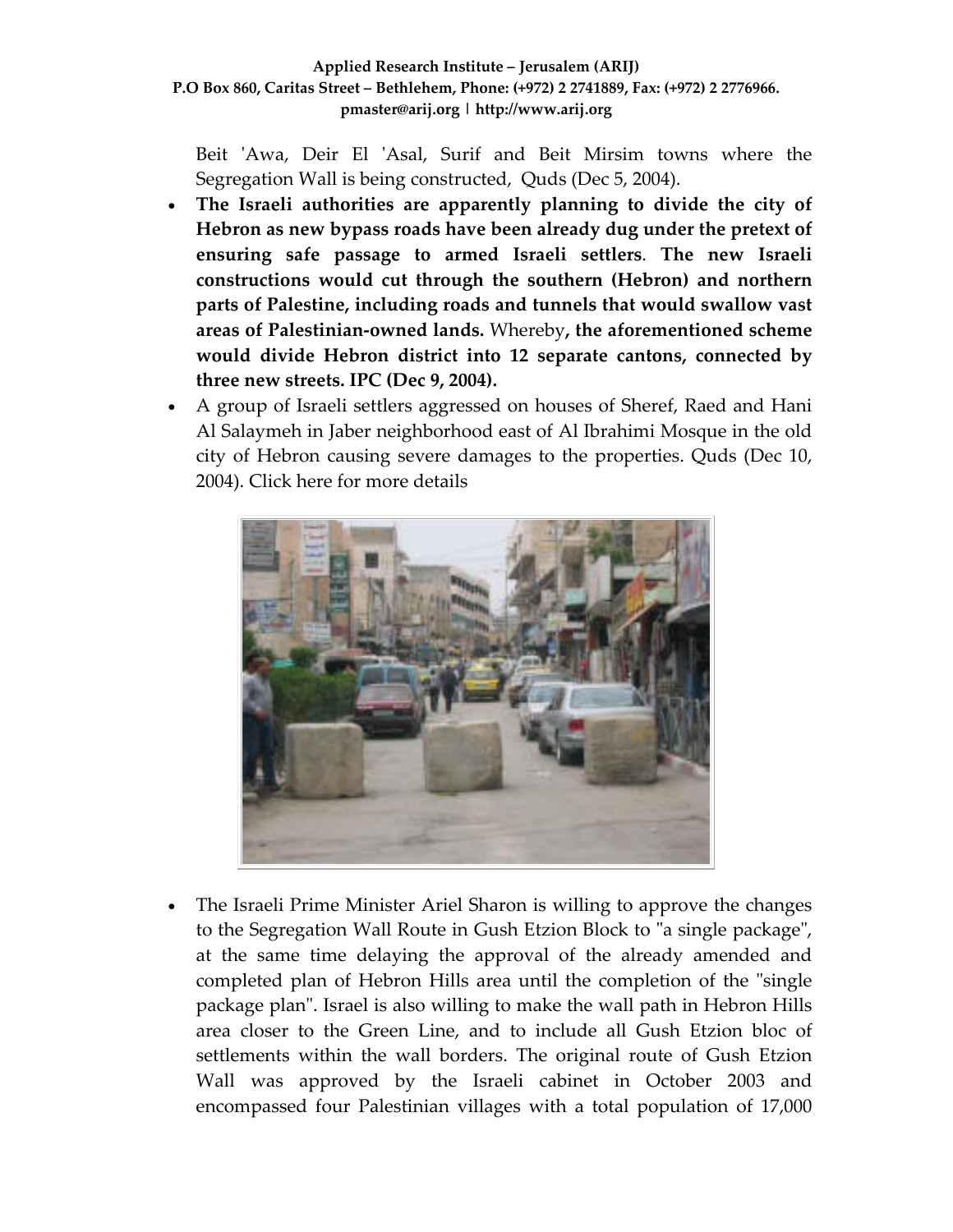residents in an enclave. Haaretz (Dec 14, 2004). Click here for more [details](http://www.poica.org/editor/case_studies/view.php?recordID=439) about Gush [Etzion](http://www.poica.org/editor/case_studies/view.php?recordID=439) Bloc.



- The IOF dynamited the second floor of the three‐storey house of Rajeh ʹAbed Al Muhsein Tah Abu Senaineh in Talet Abu Senaineh south of Hebron city, in addition to another two-storey house in Wad Al Hariya south of the city and belongs to Yousef Hamed Abu Daoud Abu Senaineh. Wafa (Dec 14, 2004).
- The IOF demolished the first floor of the two-storey house of Iyad 'Abed El Muʹty Rajad Shkhadim in Wad Abu Kteleh neighborhood to the west of Hebron city, after forcing all dwellers to evacuate the house under the threat of weapons. Arabynet+ Wafa (Dec 15, 2004).
- Moshe Keplenski, Chief Commander of The Israel Defense Forces in Judea & Samaria issued new military order number (04/74 T) to confiscate 600 dunums of **lands in Surif and Jabʹa [villages](http://www.poica.org/editor/case_studies/view.php?recordID=469) to the north of Hebron city for the [Segregation](http://www.poica.org/editor/case_studies/view.php?recordID=469) Wall process**, out of which, 270 dunums were seized immediately and are no longer accessed by their land owners. The confiscated lands are located within
- 1. Parcel 2 and 3 in Wad Al Jerd, Dhaher ʹAlon, Dhaher Al Deir, Al Hayl, Ras Hasan Al Zaʹrura and Qarnet Balut areas in Surif town
- 2. Parcel 4 in Al Howar area in Al Jabʹa village.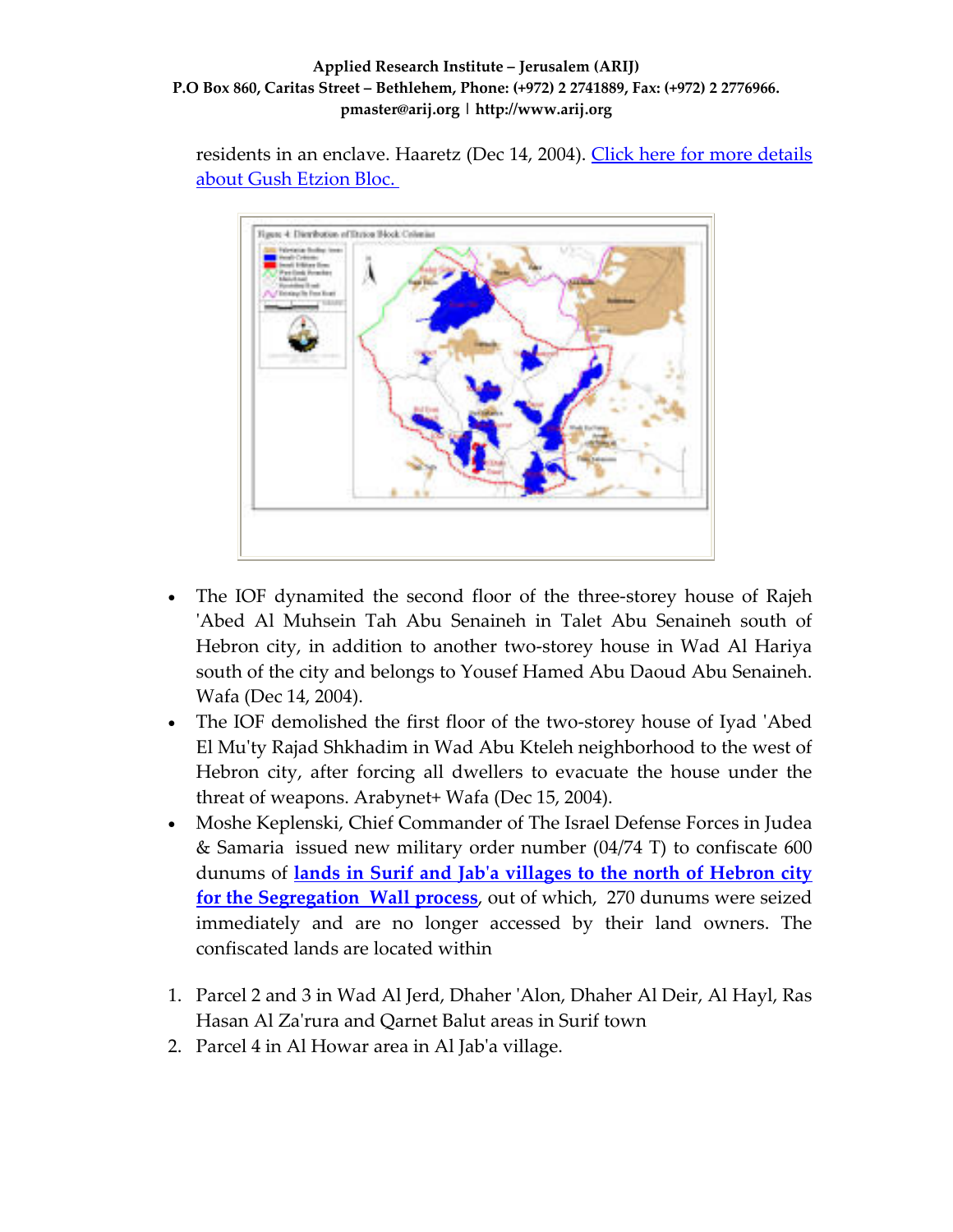

It is worth mentioning that the length of Segregation Wall path in Hebron district is 40km starting from Al Jabʹa village in the northwest reaching to Umm Baghla and Al Burj villages located to the southwest of Hebron. Wafa (Dec 15, 2004).

- The IOF and Israeli settlers of Maon and Susiya settlements hindered ʹAbed El Salam Muhammad AL Hamamdeh, ʹAbed El Hamid Al Hamamdeh, Jabur family, Khalil Musalam Al Khalayla, 'Ali Muhammad Shihada Al Khalayla, Musa Diyab Al Khalayla and Ibrahim Al Khalayla from accessing their own lands in Yatta and Al Samuʹ towns. At the same time, settlers of Tene settlement near Khalet Al 'Ajom and 'Arab Al Ramadin in Ad Dhahiriya town hindered Nawaf Bages Al Badarin, Muhammad and Ahmad ʹAwad al Sheʹur, Suleiman Ramadan Al Sheʹur and Musa Salameh Al Sheʹur from accessing their lands under the threat of weapons. Wafa (Dec 15, 2004).
- The Israeli bulldozers razed about 20 dunums lands in Twal Muhammad area near road # 60, 600m north of Shani settlement to the south of Al Samu' town and started supplying the area with Caravans. Lands belong to ʹAtta Allah ʹAli Odeh Dahdulan. Wafa (Dec 16, 2004).
- The IOF took over the two-storey house of Riyad Ibrahim Al Nawaj'a in Tel Al Sumod neighborhood to the east of Yatta town and transferred it into military barrack. Wafa (Dec 18, 2004).
- The Israeli settlers of Qiryat Arba' tried to construct a new outpost by adding wooden caravans to a pre‐confiscated land owned by Muhammad Jaber in Wad Al Nasara neighborhood. Moreover settlers of Abraham Aveno outpost put fire into three commercial stores in Al Hisba market in the old city of Hebron which belong to: 'Azam Baha Al 'Awaywi and Asʹad Hasan Bader. Wafa (Dec 18, 2004). **Click here for more [information](http://www.poica.org/editor/case_studies/view.php?recordID=472) about [outposts.](http://www.poica.org/editor/case_studies/view.php?recordID=472)**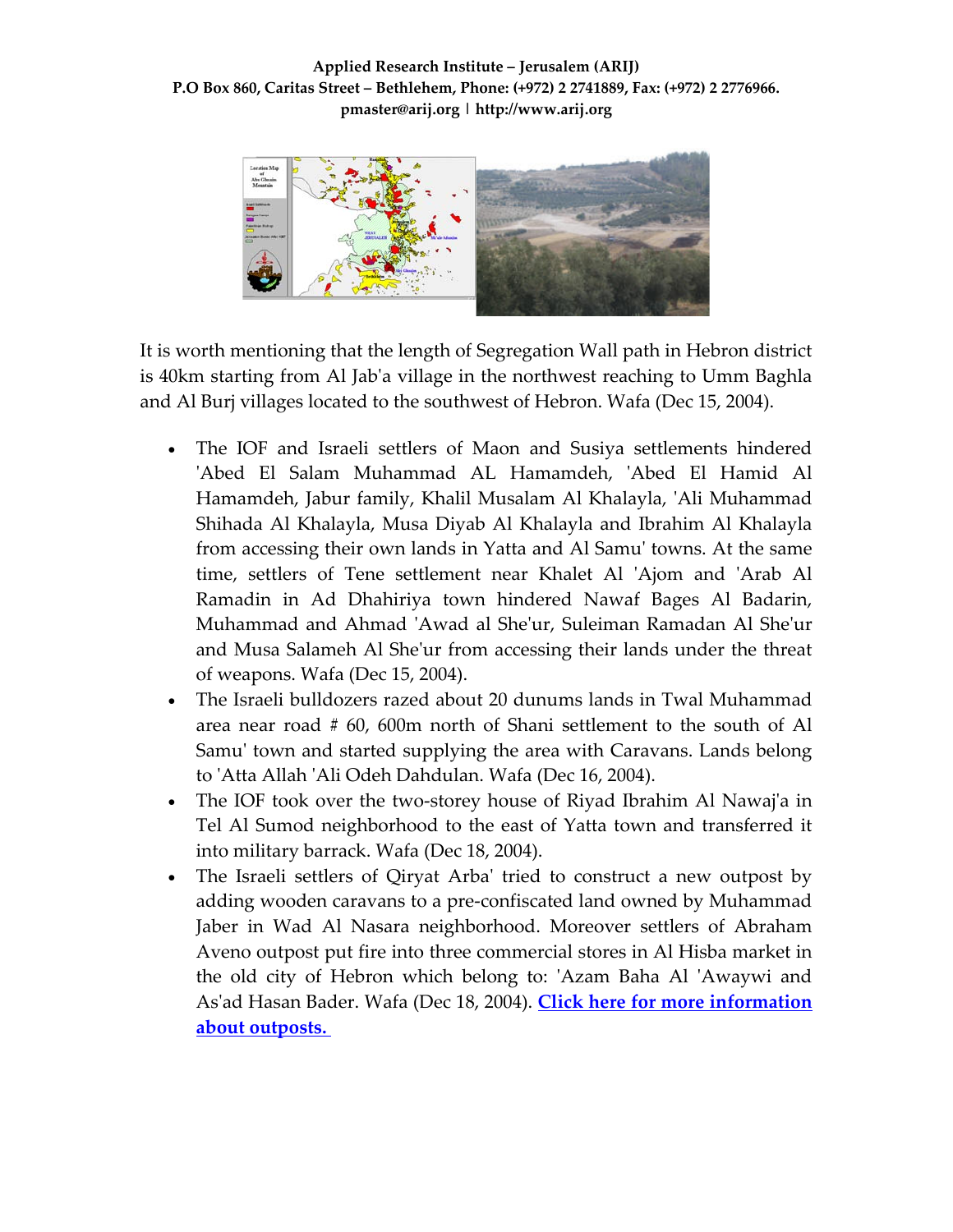**Applied Research Institute – Jerusalem (ARIJ) P.O Box 860, Caritas Street – Bethlehem, Phone: (+972) 2 2741889, Fax: (+972) 2 2776966. pmaster@arij.org | http://www.arij.org**



- The Israeli authorities issued new military order number (4-64/T) under the name of "Changing borders" to confiscate 50 dunums of lands from Nuba town to the northwest of Hebron district for the Segregation Wall. Al Ayam (Dec 18, 2004).
- The Israeli settlers of Abraham Abeno put fire into two commercial stores in the old city of Hebron owned by Muhammad Taysser Al 'Ewaywi, causing severe damages to the properties. Al Ayam (Dec 30, 2004).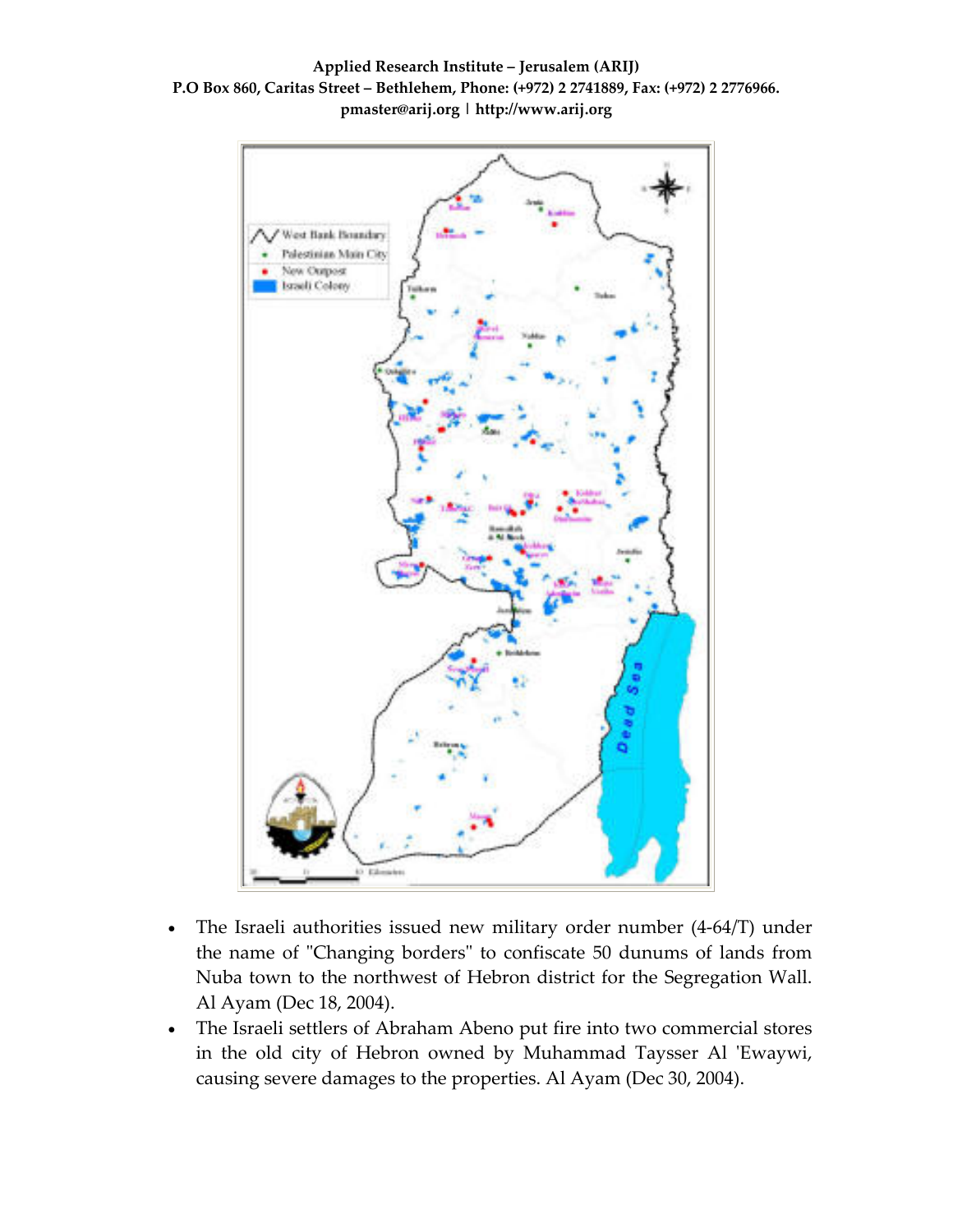• The Israeli settlers of Asfar and Mitzad Shimon east of Saʹir town to the northeast of Hebron city hindered Al Shalalda family from accessing their lands and planted vast areas of lands with trees at favor of attaching the lands to the aforementioned settlements with Kisan settlement in Bethlehem; thus, creating geographical contiguity between the two settlements . Lands are located within Al Qanub, Khalet Al Nasrani, Harayik Salman, Tur Al Batm and Shaʹb Al Hamam areas. Moreover the Israeli authorities marked vast areas of lands in Halhul town north of Hebron city at favor of constructing an electricity network for the benefit of Karmei Zur settlement in the north with ʹEin Al Shinar area located on road # 60 in the east. Lands belong to Melhem, 'Akel and Abu Rayan families. Wafa (Dec 31, 2004).

### **Nablus**

- Settlers of Bracha aggressed on 100 dunums piece of land owned by As'ad Qasem ʹAbed El Hadi Qadous and started razing 40 dunums of of the 100 to attach them to the aforementioned settlement. Not forgetting to mention that the lands are cultivated with Olive trees and are considered the main source of income to Qadous family. Quds (Dec 4, 2004).
- The IOF constructed more 4-meters height earth mounds on the road leading to Tel village from Nablus city. Quds (Dec 12, 2004).
- Israeli settlers of Yizhar aggressed on 40-50 dunums piece of land at favor of attaching them to the aforementioned settlement in ʹAsira Al Qibliya village to the south of Nablus city. Landowners will have no access to their lands located between the villages of ʹAsira Al Qibliya and ʹUref . Quds (Dec 13, 2004).
- The IOF took over the two-storey house of Nasef family in Tel 'Ezat Street' in Nablus city and transformed it into military post. Wafa (Dec 14, 2004).

### **Tulkarm**

- The IOF constructed an iron gate on the southern entrance of Tulkarm city and Al Kafriyat checkpoint; as a result the city will be isolated from its southern villages. Wafa (Dec 3, 2004).
- The Israeli troops constructed military checkpoint at Baqa Ash Sharqiya-ʹIllar junction to the north of Tulkarm city. Quds (Dec 7, 2004).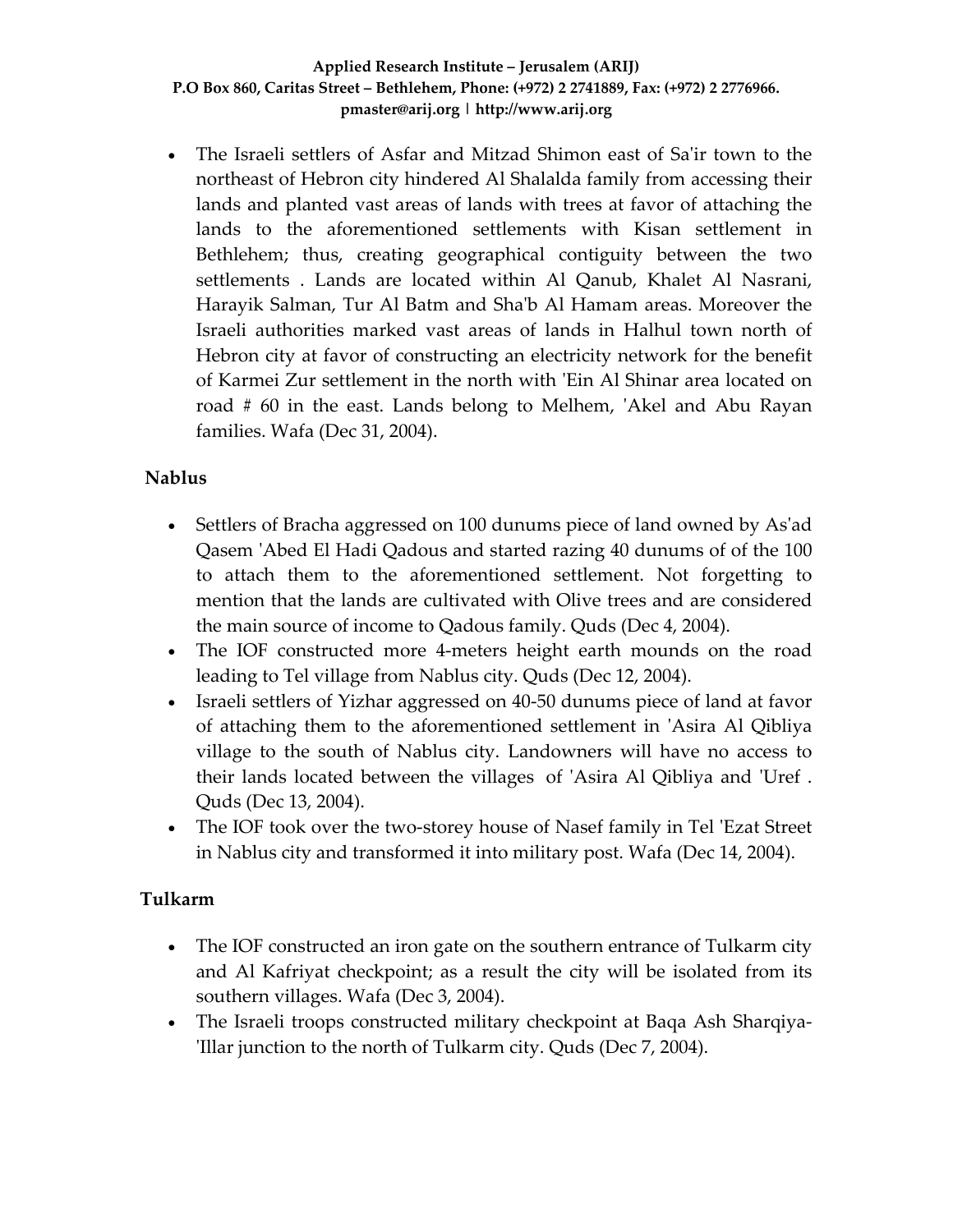- Israeli bulldozers razed huge numbers of Olive trees in Wadi Bedair in Far'un village near Al Kafriyat checkpoint owned by 'Ater, Bedair and Omar families. Wafa (Dec 20, 2004).
- The IOF continued to raze agricultural lands in Far'un village and uprooted about 200 Olive trees at favor of erecting a road in Al Bawaten area which belongs to Bedair family. Wafa (Dec 26, 2004).
- The Israeli chief commander Moshe Keplenski issued an order to confiscate more than 550 dunums of lands from Al Ras and Farʹun villages south of Tulkarm city for security reasons. The lands in Al Ras village are located within Block (2) in Al Mʹatma, Al ʹUmor, Zaytun Al Harayik, Al Shakara, Khalayil Al Kharoub, Al Waʹra Al Gharbiya and Zaytun Al ʹAmayer areas while lands in Farʹun village are located within:
- 1. Block (8474), Parcels (8,9)
- 2. Block (8472), Parcels (29,27,25,16,23,17,13,8,7,4,3)
- 3. Block (8471), Parcels (36,28,32) Wafa (Dec 31, 2004)

### **Ramallah**

- The Israeli settlers of the indiscriminate outpost "Givat Asaf" in Ramallah district refused the order of the Israeli chief commander to evacuate three mobile homes that were constructed earlier in the outpost. Quds (Dec 7, 2004).
- The IOF evacuated "Sivan Sameramis" military base in Qalandyia area to the north of Jerusalem city (on the way to Ramallah‐ Al Bireh) and relocated it to the Police border administration office of Beit El. Quds (Dec 7, 2004).
- The IOF razed vast areas of lands without pre-notification in Ba'lin village to the west of Ramallah city for the Segregation Wall. Al Ayam (Dec 15, 2004).
- The IOF caused severe damages to the houses of Dr. 'Abed El Rahman Al Tamemi and ʹAbed El Razaq Al Tamemi in Al Nabi Saleh village to the west of Ramallah city as they attacked the houses. Wafa (Dec 26, 2004).
- The Israeli bulldozers started razing lands and uprooting Olive and Almond trees in Beit ʹAnan town to the northwest of Jerusalem city for the Segregation Wall process. Quds (Dec 28, 2004).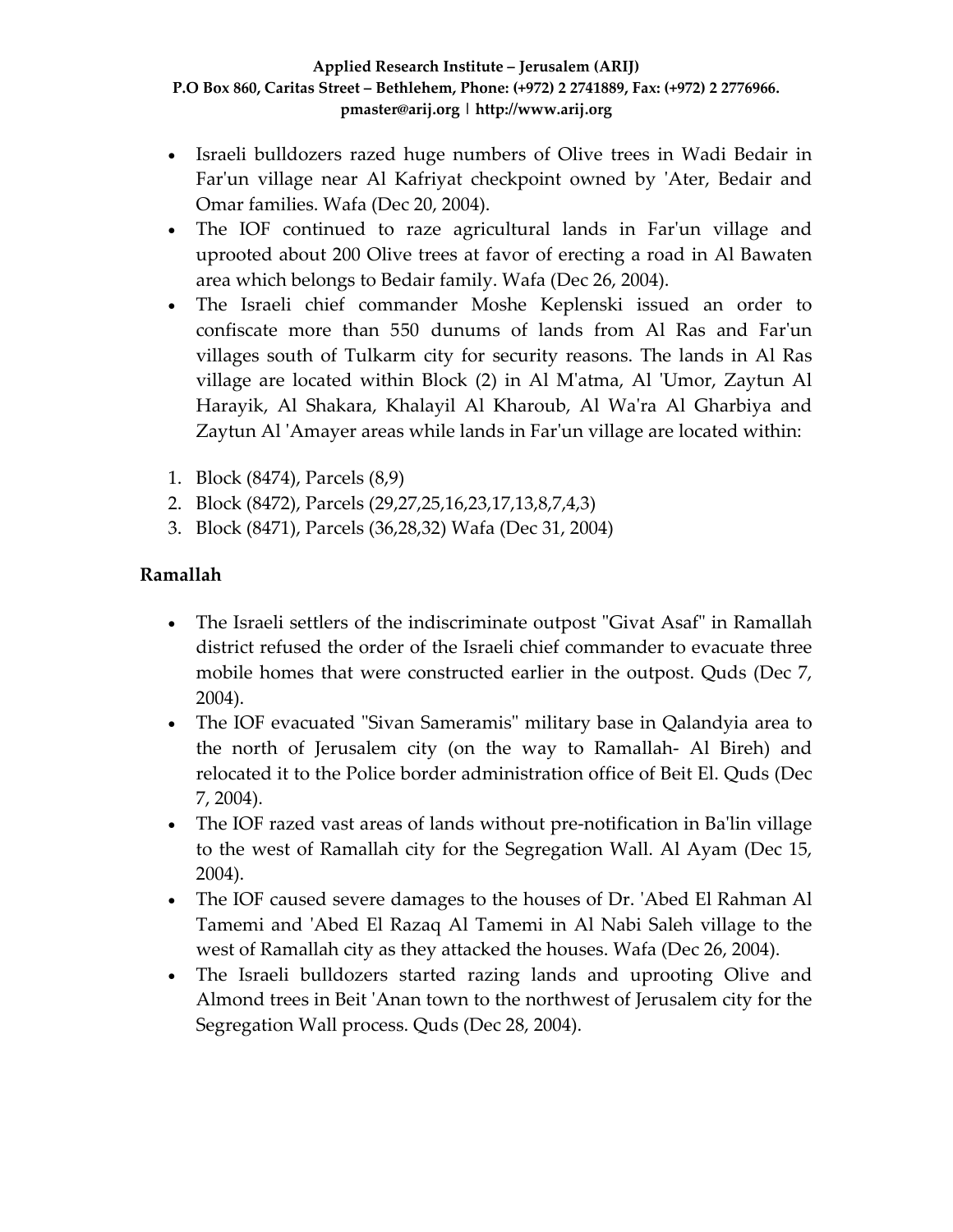### **Salfit**

• The Israeli bulldozers started razing vast areas of lands in Wad T'amar area to the west of Deir Balut town in Salfit District for the Segregation Wall process, opposing the Israeli Supreme court order to stop the wall constructions in the area. Quds (Dec 15, 2004).

### **Others**

- A recent Spot Image Analysis conducted by the Applied Research Institute‐Jerusalem (ARIJ) clearly shows that 27 new outpost settlements are under currently construction and expanding into additional tracts of Palestinian land. The 27 new outposts were all erected during the period of January 2004 to August 2004 and are scattered throughout the West Bank. The report also showed that most of the newly constructed outposts are situated in Ramallah governorate with total of 12 outposts and 60 caravans. ARIJ (Dec 3, 2004).
- In a report issued by the Palestinian Central Bureau of Statistics (PCBS) assured that the total number of Palestinian families displaced from their homes due to the construction of the Segregation Wall is 2.173 containing 11.461 people. It is worth mentioning that out of the 2.173 families, 1.150 (5.920 inhabitants) lived in Jerusalem. Quds (Dec 5, 2004)
- Ten Israeli families from Nisanit settlement north of the Gaza Strip agreed to evacuate their houses in return of one dunum of land in the Galilee heights to establish new houses of 30m<sup>2</sup> areas and a cost of \$ 205000. Quds (Dec 5, 2004).
- **The Israeli authorities have completed the construction of part of a road extending from the Israeli City of Tel‐Aviv through the Jordanian capital of Amman, under the title of Greater Middle East project. IPC (Dec 9, 2004).**
- In a report issued by the high information committee in Gaza city showed that 7149 Palestinian houses were completely demolished during the period of September 2000 and October 2004. Out of the total, 4414 Palestinian houses were demolished in the Gaza Strip, whereby 61971 Palestinian houses were partially demolished, 71914 dunums of lands were razed and 1229210 fruitful trees were uprooted. Quds (Dec 11, 2004).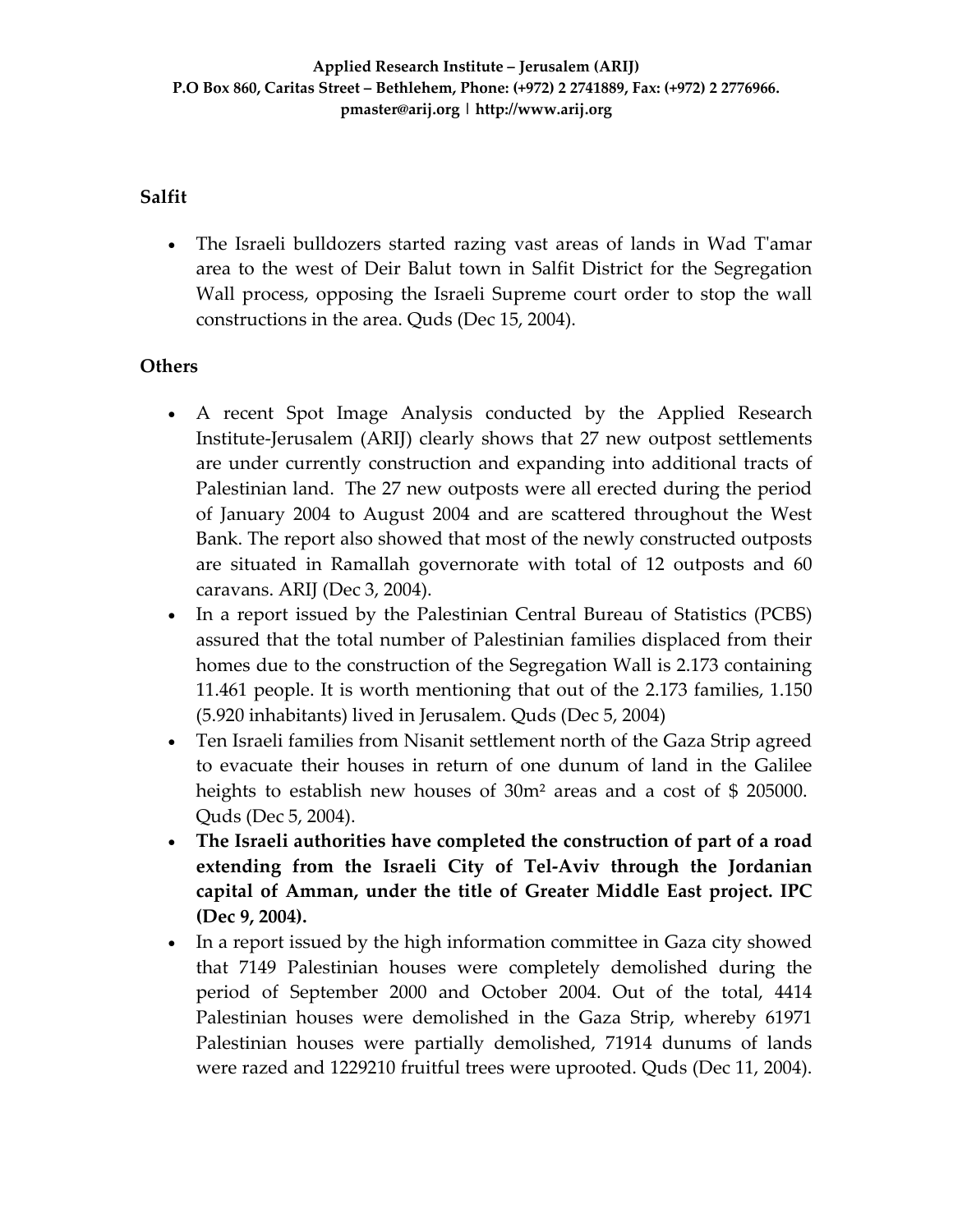- The Israeli ministry of interior issued 50 military orders to demolish the houses in the unrecognized village of Al Sader village in addition to 70 others in Tel 'Arad in an attempt to evacuate the Palestinian people and settle Israeli settlers instead. Arabs 48 (Dec 12, 2004).
- The IOF demolished two houses and a farm owned by Muner Subhi Asady and Khaled Tah Asady in Deir Al Asad town in Al Shaghor area in the western Galilee, under the pretext of not having building permits. Wafa (Dec 15, 2004).
- An Israeli railway company will transfer \$7.5 millions during the next four years to construct a railway between Tel Aviv‐Beer Shivaʹ and Tel Aviv‐Ashkilon, connecting Sederot, Ofekim and Netevot settlements inside the Green Line together. Arabynet (Dec 16, 2004).
- The Israeli Tax Payers are paying huge amounts of money to construct touristic projects in West Bank and the Gaza Strip settlements. Moreover the Israeli Financial committee agreed to transfer NIS 2.000.000 for these projects. The 2 million NIS (New Israeli Shickel) will be divided to cover
- 1. Kesufim checkpoint, as 176,000 NIS will be transferred to evacuate the settlement since it is listed to be evacuated according to Sharon's disengagement plan.
- 2. 'Ibal Mountain, Rachel Tomb, Wad El Kilt and some other places as NIS 25,000 will be transferred for future plans in these colonial areas. Quds (Dec 16, 2004).
- The Israeli financial committee transferred NIS 90 millions to erect a road between 'Anata and Al 'Ezariya towns, north of Jerusalem city. This amount of money forms 10% of the 2005 Israeli budget estimated at NIS ʺ**one milliard**ʺ. Quds (Dec 18, 2004).
- The regional council for planning and construction agreed on expanding Rekavet, Manof, Shkhenya and Qornit settlements in the colonial council "Mesghav" in Al Batof area in the Galilee, to the north of Kawkab Abu Al Hayga village. It is worth mentioning that the number of Israeli families moving to those settlements will witness an increase (from 200 to 350); in addition, a total of 600 new housing units will be added to the council to accommodate the new Families. Al Ayam (Dec 19, 2004)
- Security plans to upgrade and civilianize the crossings between Israel and the West Bank to reduce the friction between the IOF and Palestinian residents and to ease the passage of people and goods. In addition, "between" 40-60 smaller checkpoints will be built along the Segregation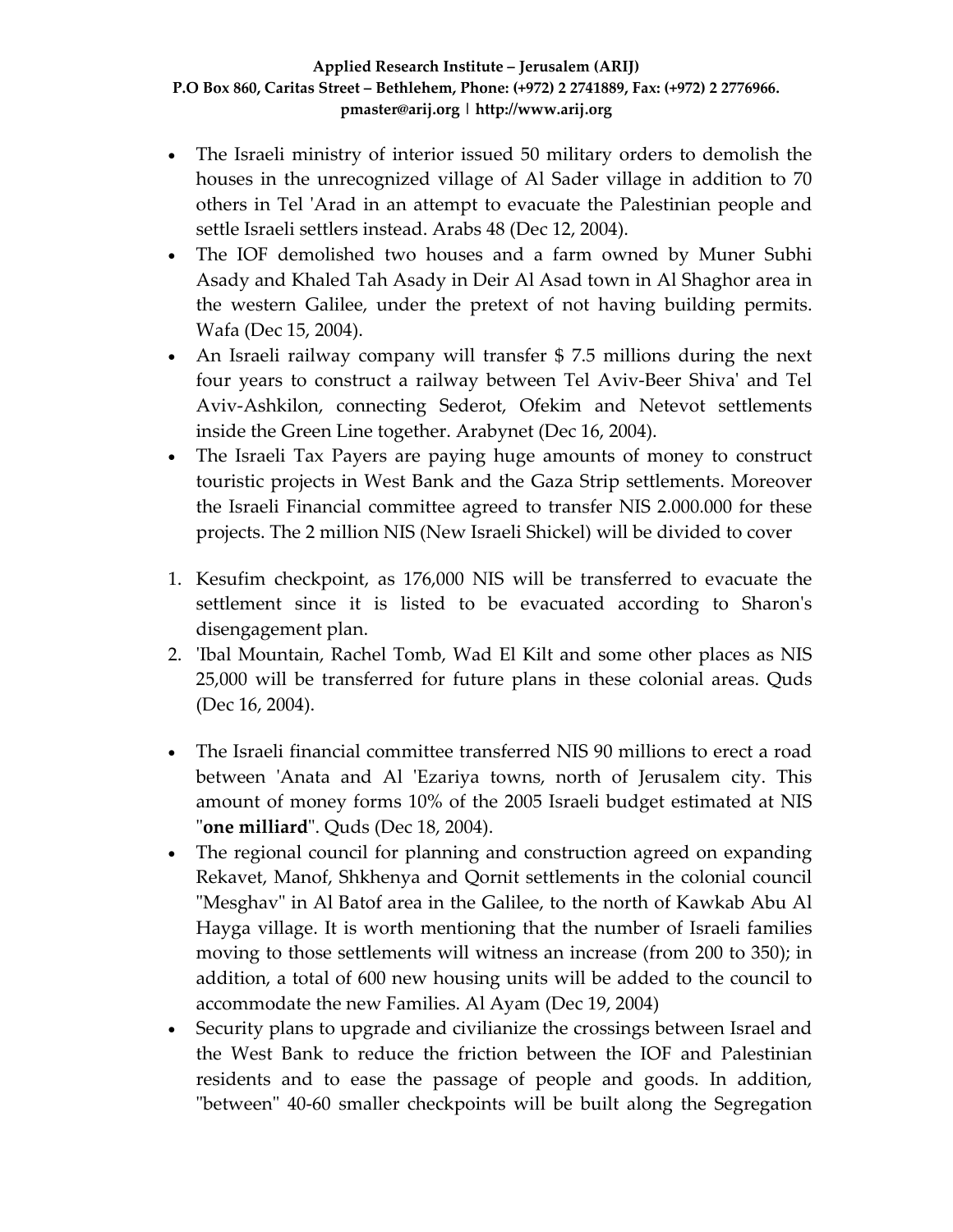Wall, which will include "Back to back" platforms for conveying cargo between trucks on either side. According to the plan the forst checkpoints to be upgraded will be at Jalame, near Jenin, Shaʹar Efraim near Tulkarm and Tarqumia between Hebron and Qiryat Gat and the construction of two terminals in Betunia near Ramallah and Mazmuria near Bethlehem is still being discussed. Each terminal is expected to cost around NIS 160‐170 million. Haaretz (Dec 26, 2004).

- In a report issued by the Israeli information center for human rights in the Palestinian Territories "Btselem" assured that the IOF demolished more than 1538 Palestinian houses and displaced 11.500 Palestinians since the beginning of year 2004. Wafa (Dec 29, 2004).
- In a report issued by PEACE NOW movement assured that the Israeli authorities are planNing to increase the settlement activities in West Banks Settlements by establishing new Israeli neighborhoods for settlements located near the Segregation Wall. The report highlighted the expansions that already took place in a number of Israeli settlements:
- 1. Alfe Menashe settlement on the expanse of the lands of Ras Al Tira and Ras ʹAttiya villages.
- 2. Adding 2100 housing units to Zufim settlement on the expanse of Jayyus lands.
- 3. Adding 2000 apartments in Salʹit settlement on the expense of Kherbit Jabara lands at favor of creating a geographical contiguity with Zur Natan settlement located near the 1967 borders. Quds+ Wafa (Dec 29, 2004).
- The Israeli Governments announced a revised route of the Segregation Wall in Gush Etzion area. The revised route will penetrate deeply into the West Bank in order to encompass 10 Israeli settlements with some 50,000 residents and 4 Palestinian villages with 18,000 residents (Battir, Husan, Nahalin and Wad Fukin) will be enclosed in a Ghetto. Ha'aretz (Dec 30, 2004).